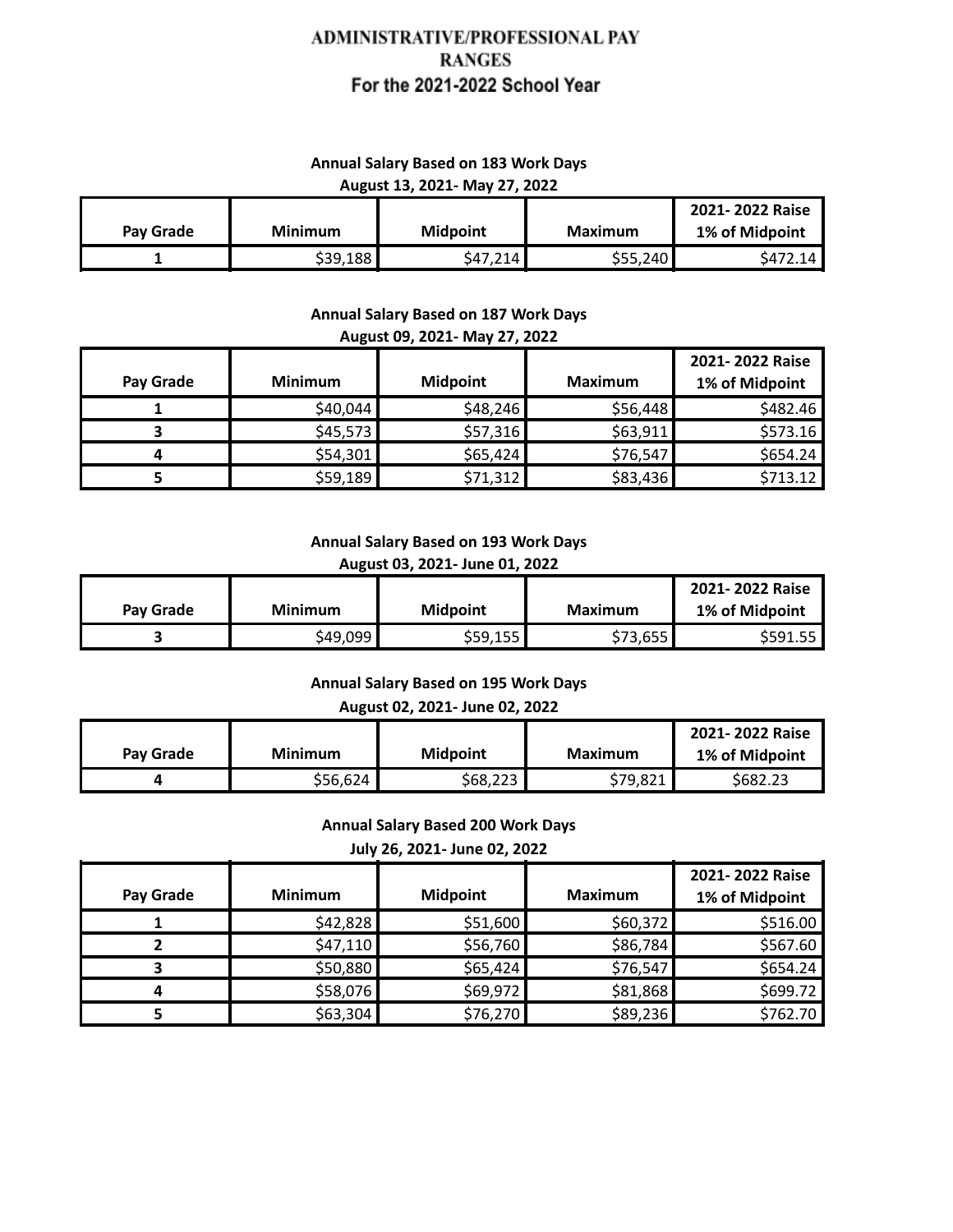## ADMINISTRATIVE/PROFESSIONAL PAY **RANGES** For the 2021-2022 School Year

#### **Annual Salary Based on 205 Work Days**

#### **July 26, 2021- June 09, 2022**

|           |                |                               |          | 2021-2022 Raise |
|-----------|----------------|-------------------------------|----------|-----------------|
| Pav Grade | <b>Minimum</b> | <b>Midpoint</b>               | Maximum  | 1% of Midpoint  |
|           | \$59,528       | 771<br>C 71<br><i>311,121</i> | \$83,915 | 24              |

#### **Annual Salary Based on 215 Work Days**

#### **July 19, 2021- June 16, 2022**

| Pay Grade | <b>Minimum</b> | <b>Midpoint</b> | <b>Maximum</b> | 2021-2022 Raise<br>1% of Midpoint |
|-----------|----------------|-----------------|----------------|-----------------------------------|
|           | \$46,040       | \$55,470        | \$64,900       | \$554.70                          |
|           | \$68,052       | \$81,990        | \$95,929       | \$819.90                          |

### **Annual Salary Based on 220 Work Days**

### **July 19, 2021- June 23, 2022**

| Pay Grade | <b>Minimum</b> | <b>Midpoint</b> | <b>Maximum</b> | 2021-2022 Raise<br>1% of Midpoint |
|-----------|----------------|-----------------|----------------|-----------------------------------|
|           | \$47,111       | \$56,760        | \$66,409       | \$567.60                          |
|           | \$55,968       | \$67,430        | \$83,959       | \$674.30                          |
|           | \$63,884       | \$76,969        | \$90,055       | \$769.69                          |
|           | \$69,634       | \$83,897        | \$98,160       | \$838.97                          |
| 6         | \$80,080       | \$96,481        | \$112,882      | \$964.81                          |
|           | \$84,883       | \$102,269       | \$119,656      | \$1,022.69                        |
|           | \$92,778       | \$110,451       | \$128,124      | \$1,104.51                        |

### **Annual Salary Based on 235 Work Days July 1, 2021- June 30, 2022**

| Pay Grade | <b>Minimum</b> | <b>Midpoint</b> | <b>Maximum</b> | 2021-2022 Raise<br>1% of Midpoint |
|-----------|----------------|-----------------|----------------|-----------------------------------|
|           | \$50,323       | \$60,630        | \$70,937       | \$606.30                          |
|           | \$55,354       | \$66,693        | \$84,273       | \$666.93                          |
| 3         | \$59,784       | \$72,028        | \$89,683       | \$674.30                          |
| 4         | \$68,239       | \$82,217        | \$96,195       | \$822.17                          |
| 5.        | \$74,382       | \$89,617        | \$104,852      | \$896.17                          |
| 6         | \$85,540       | \$103,059       | \$120,579      | \$1,030.59                        |
|           | \$90,670       | \$109,242       | \$127,814      | \$1,092.42                        |
| 8         | \$99,104       | \$117,982       | \$136,859      | \$1,179.82                        |
| 9         | \$115,954      | \$138,039       | \$160,124      | \$1,380.39                        |
| 10        | \$125,229      | \$149,082       | \$172,934      | \$1,490.82                        |